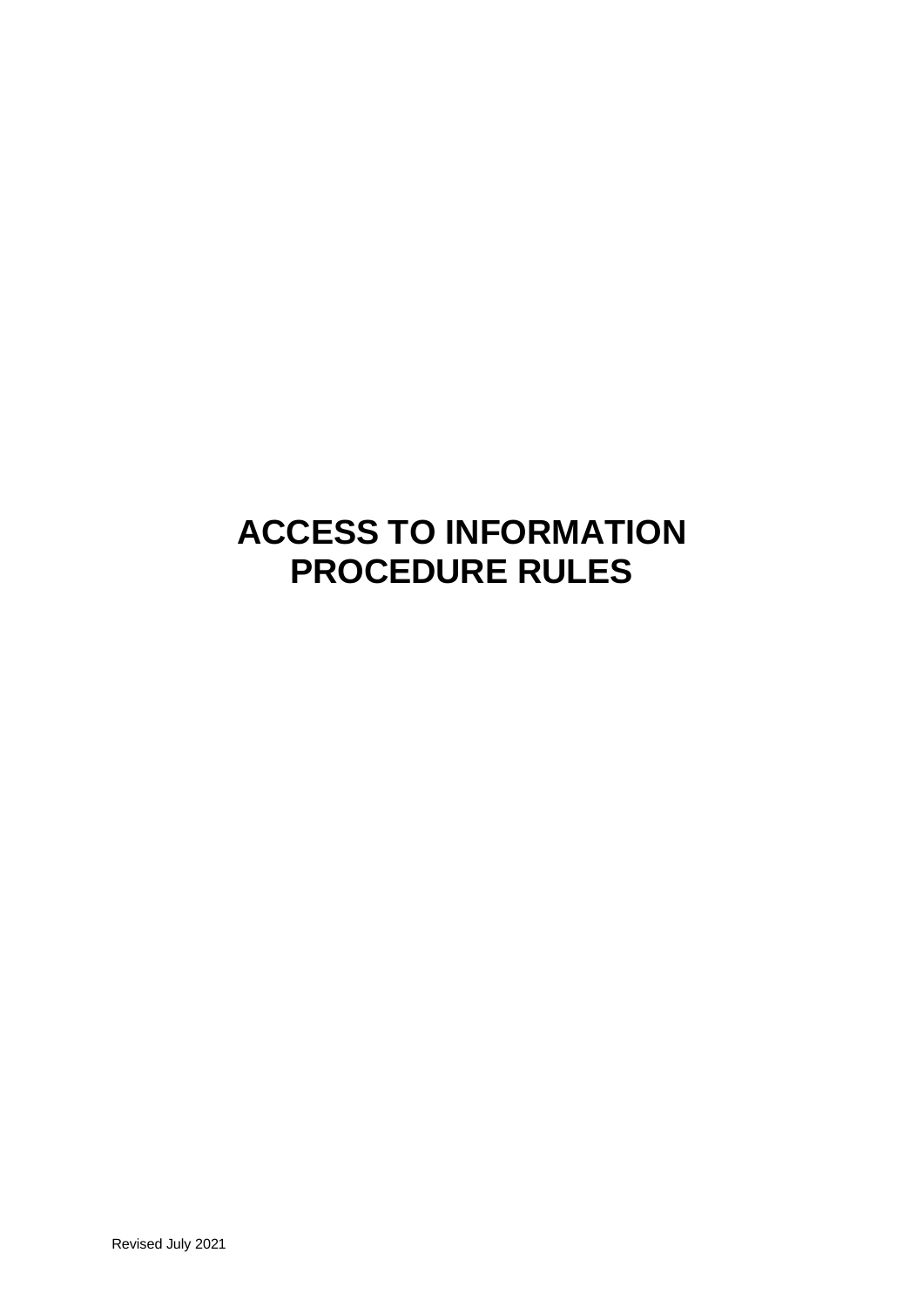## **Access to Information Procedure Rules**

## **1. Scope of These Rules**

These rules apply to all meetings of the Council, the Overview and Scrutiny Management Committee and Scrutiny Panels, the Standards Committee and regulatory and other Council committees (together called meetings). Rule 14 provides for their application to meetings of the Cabinet, Cabinet committees and of individual Cabinet members with officers for decision-making.

The Council is governed by the requirements of the Local Authorities (Executive Arrangements) (Meetings and Access to Information) (England) Regulations 2012 as amended and the Openness of Local Government Bodies Regulations 2014.

## **2. Additional Rights to Information**

These rules do not affect any more specific rights to information contained elsewhere in this Constitution or the law.

## **3. Rights to Attend Meetings**

Members of the public may attend all such meetings subject only to the exceptions in these rules.

#### **4. Notices of Meeting**

The Council will give at least five clear days notice of any meeting by posting details of the meeting at the Town Hall, Ramsden Street, Huddersfield. Except in the case of a Council meeting, this requirement may be reduced when a meeting is called on shorter notice in cases of urgency. The notice will specify the business proposed be transacted at the meeting.

## **5. Access to Agenda and Reports before the Meeting**

Unless a meeting is called on shorter notice in cases of urgency, the Council will make copies of the agenda and reports open to the public available for inspection at the designated office at least five clear days before the meeting. If an item is added to the agenda later, the revised agenda will be open to inspection from the time the item was added to the agenda.

Where reports are prepared after the summons has been sent out, the Head of Governance shall make each such report available to the public as soon as the report is completed and sent to councillors.

Where copies of the agenda and reports open to the public are not made available for inspection in this way, an item of business will not be considered unless by reason of special circumstances, which shall be specified in the minutes, the chair of the meeting is of the opinion that the item should be considered at the meeting as a matter of urgency.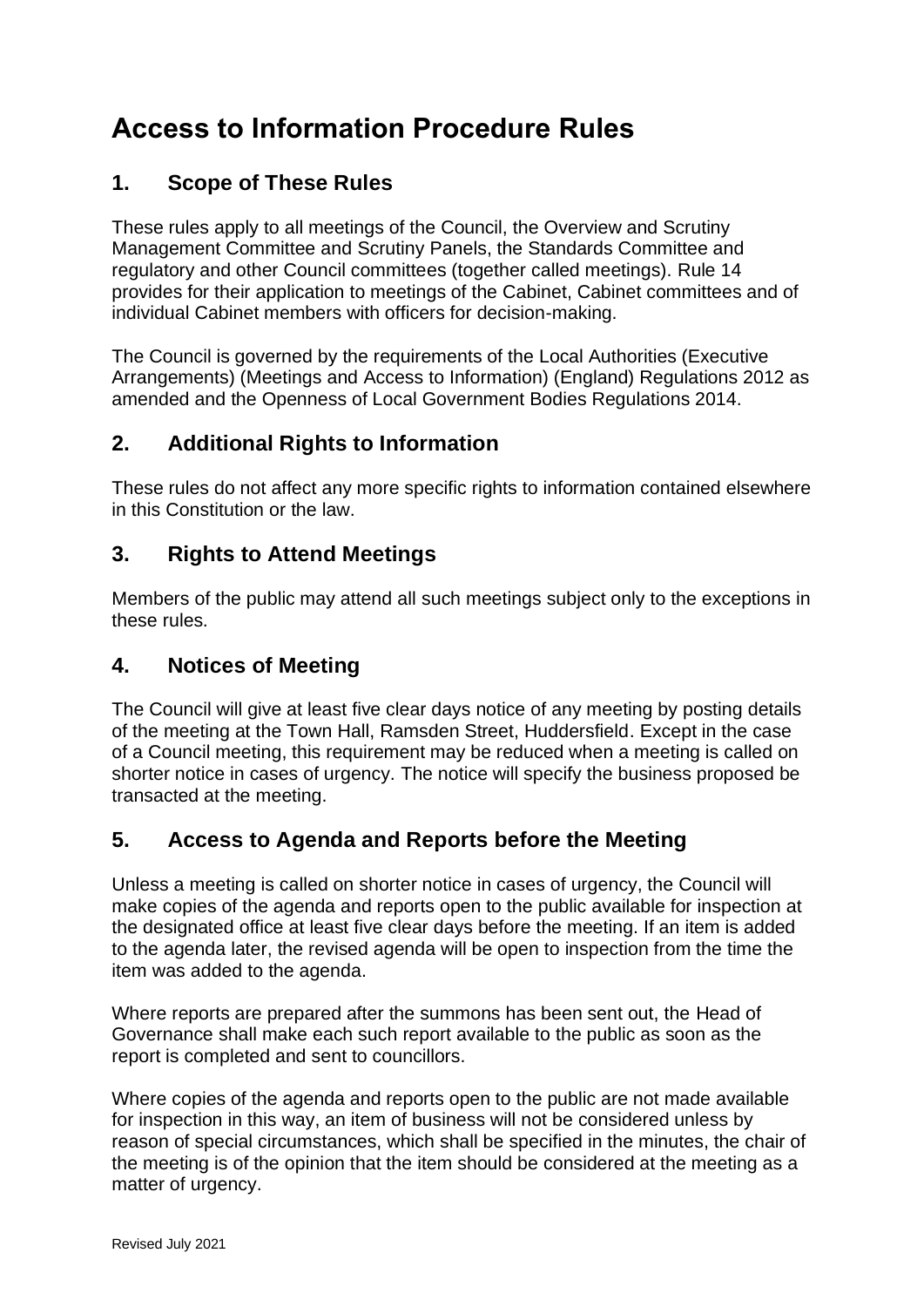## **6. Supply of Copies**

Copies of those documents and notices which are published on the Council's website in accordance with these rules and also in accordance with the Executive Procedure Rules, will be made available on inspection by the public on request during office hours at the authority's offices at Town Hall, Ramsden Street, Huddersfield.

The Council will supply copies of:

- (a) any agenda and reports which are open to public inspection;
- (b) any further statements or particulars necessary to indicate the nature of the items in the agenda; and
- (c) any other documents supplied to councillors in connection with an item to any person on payment of a charge for postage and any other costs, if the Head of Governance thinks fit.

The Council will make available for the use of members of the public present at meetings, a reasonable number of copies of the agenda and of those reports which are open to the public.

#### **7. Access to Records of Decisions**

#### **7.1 Records of Decisions Taken at Meetings**

For six years after a meeting, the Council will make available for inspection, and following a request made on behalf of a newspaper, and on payment being made of postage, copying or any other necessary charge, the Head of Governance will arrange to supply copies of the following:

- (a) the minutes of the meeting (or records of decisions taken, together with reasons, for all meetings of the executive) excluding any part of the minutes of proceedings when the meeting was not open to the public or which disclose exempt or confidential information;
- (b) a summary of any proceedings not open to the public where the minutes open to inspection would not provide a reasonably fair and coherent record;
- (c) the agenda for the meeting; and
- (d) reports relating to items when the meeting was open to the public

#### **7.2 Records of Decisions Taken By Officers<sup>1</sup>**

<sup>&</sup>lt;sup>1</sup> In accordance with The Openness of Local Government Bodies Regulations 2014, a written record of the decision and the reasons for it, together with the date of the decision, produced in accordance with any other statutory requirement, will be sufficient to satisfy the requirement to produce a written record set out in this rule.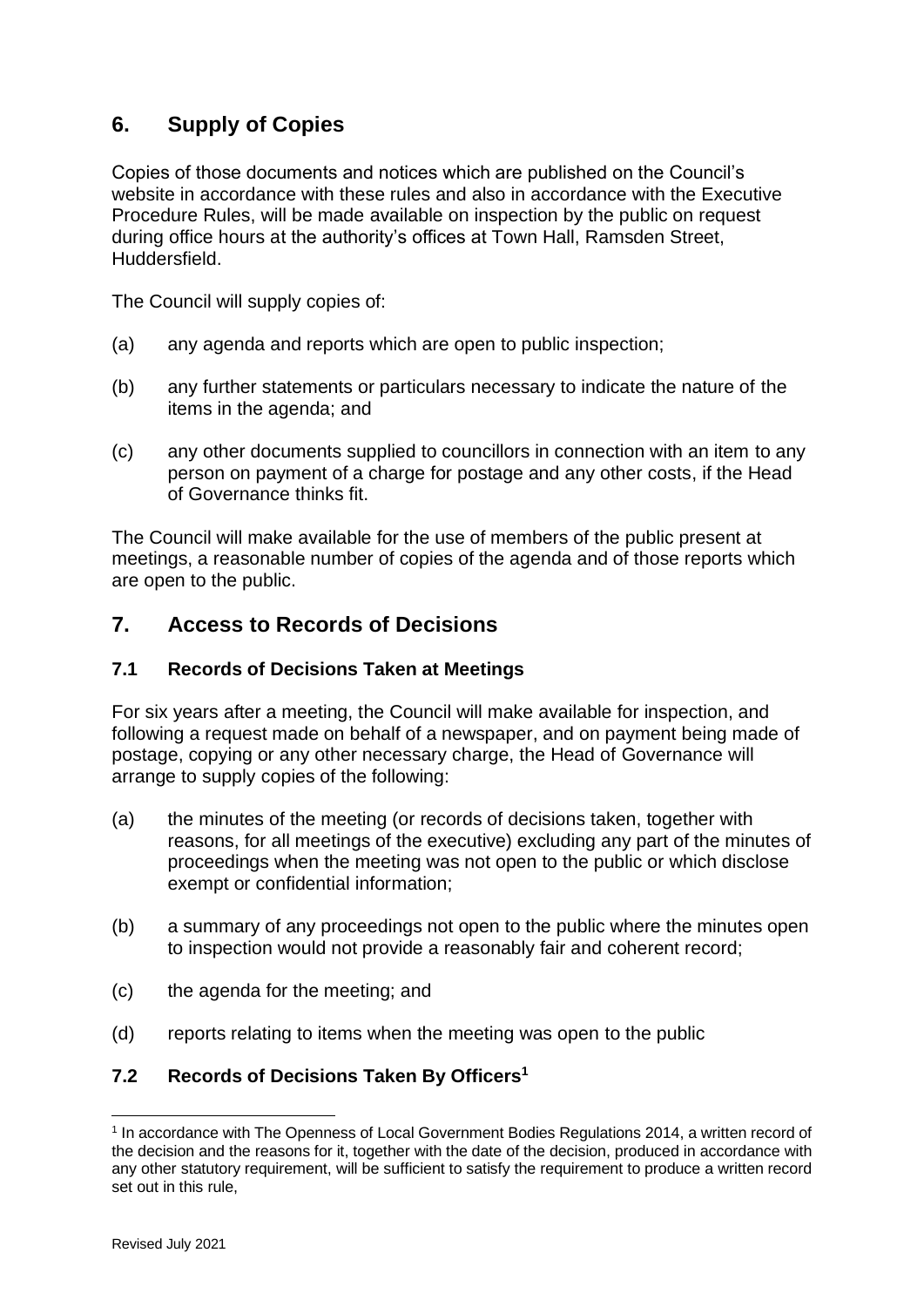As soon as reasonably practicable after a significant operational decision taken by an officer in relation to a Council Function, the officer will produce a written record of the decision and arrange for its publication on the Council's website together with the report in relation to the decision made. The record will include;

- A record of the decision including the date it was made,
- A statement of the reasons for it,
- Details of any alternative options considered and rejected by the officer at the time of making the decision, and
- A record of any interest declared by any Executive Member consulted by the officer who made the decision together with a note of any dispensation granted in respect of that interest.

The written record will be retained and made available for inspection by the public for a period of six years beginning with the date of the decision to which it relates.

Following a request and on payment being made of postage, copying or any other necessary charge, the Head of Governance will arrange to supply a copy of the delegated decision notice and report in relation to an officer decision.

## **8. Background Papers**

#### **8.1. List of background papers**

The Head of Governance will ensure that there is set out in every report a list of those documents (called background papers) relating to the subject matter of the report which in his/her opinion:

- (a) disclose any facts or matters on which the report or an important part of the report is based; and
- (b) which have been relied on to a material extent in preparing the report.

This requirement does not include published works or those which disclose exempt or confidential information or in the case of Cabinet reports, the advice of a political advisor, if any, or any draft report or document.

#### **8.2. Public inspection of background papers**

- (a) A copy of each of the documents listed will be:-
	- (i) published on the Council's website at the same time as the report is available for public inspection, and
	- (ii) made available to a member of the public during office hours at the authorities offices at the Town Hall, Ramsden Street on payment of the Council's reasonable fee.
- (b) The Council will make available for public inspection for four years after the date of the meeting one copy of each of the documents on the list of background papers.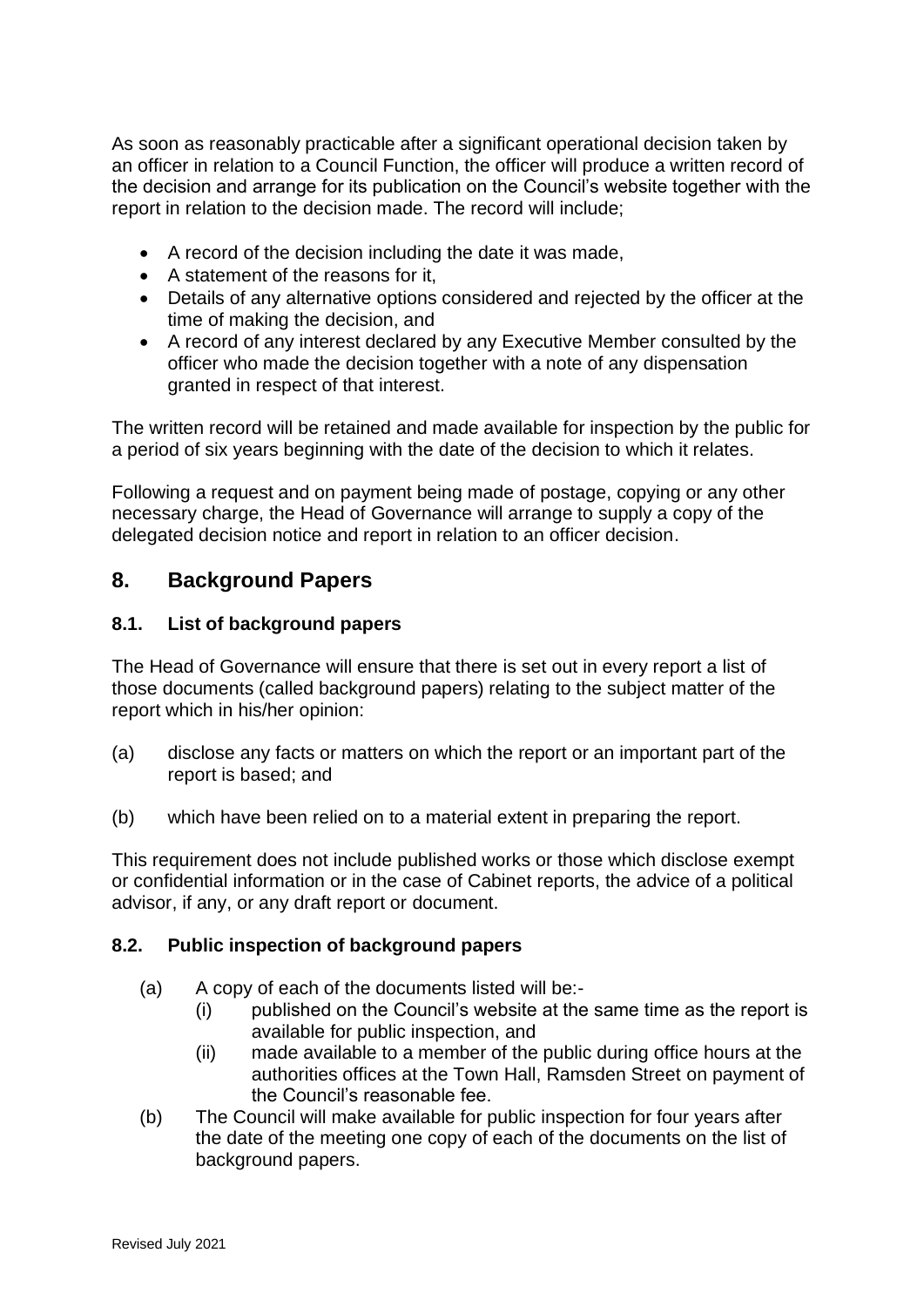## **9. Summary of Public's Rights**

A written summary of the public's rights to attend meetings and to inspect and copy documents must be kept at and available to the public at the Town Hall, Ramsden Street, Huddersfield. These Rules constitute that written summary.

### **10. Exclusion of Access by the Public to Meetings**

- 10.1 The Head of Governance will exclude access by the public to reports which in his/her opinion contain confidential information, (as defined in Rule 11).
- 10.2 If the Head of Governance thinks fit, access by the public may also be excluded in respect of reports which in his/her opinion relate to items during which, in accordance with exempt information rules, the meeting is likely not to be open to the public.
- 10.3 Such reports will be marked 'Not for publication' together with 'confidential information' or the exemption relied upon.
- 10.4 Where an exemption is relied upon, any such report must contain the reasons why, as in all the circumstances of the case, the public interest in maintaining the exemption outweighs the public interest in disclosing the information.

### **11 Confidential Information – Requirement to Exclude Public Access**

The public<sup>2</sup> must be excluded from meetings whenever it is likely in view of the nature of the business to be transacted or the nature of the proceedings that confidential information would be disclosed. Likewise, public access to reports, background papers, and minutes will also be excluded.

Confidential information means<sup>3</sup>

- (a) information given to the Council by a Government Department on terms which forbid its public disclosure or
- (b) information which cannot be publicly disclosed by Court Order or another Act. Generally, personal information which identifies an individual, must not be disclosed under the data protection and human rights rules.

## **12 Exempt Information – Discretion to Exclude Public Access**

12.1 The public may be excluded from meetings whenever it is likely in view of the nature of the business to be transacted or the nature of the proceedings that exempt information would be disclosed provided:

 $2$  Members of the Council and officers attending the meeting in the course of their employment shall not be considered to be members of the public

<sup>&</sup>lt;sup>3</sup> Care should be taken to ensure that partners are aware of this definition of Confidential Information which will apply to information which they choose to share with the Council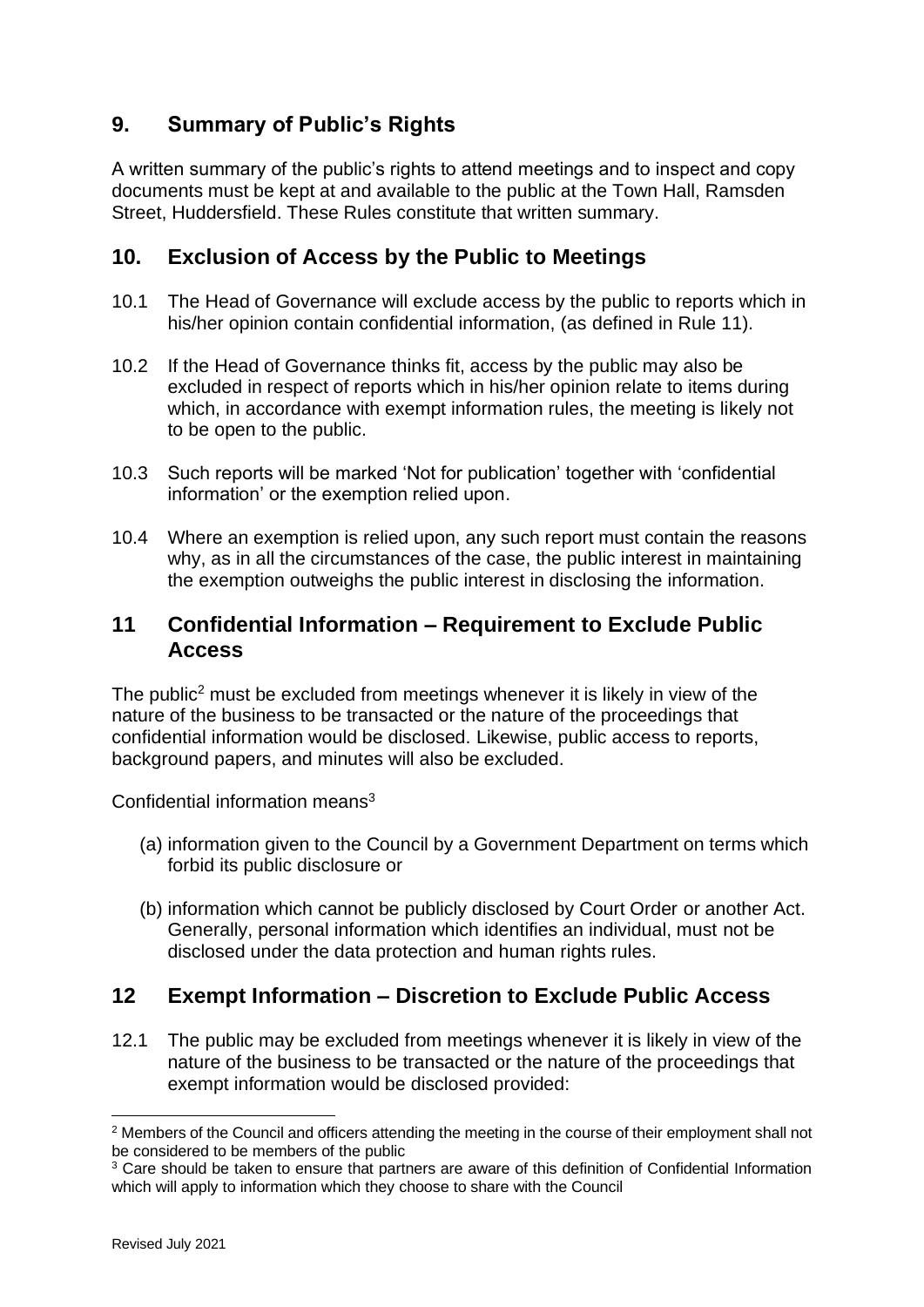- (a) the meeting resolves so to exclude the public, and that resolution identifies the proceedings or part of the proceedings to which it applies, and
- (b) that resolution states by reference to the descriptions in Schedule 12A to the Local Government Act 1972 (paragraph 12.5 below) the description of the exempt information giving rise to the exclusion of the public.
- (c) that resolution states, by reference to reasons given in a relevant report or otherwise, in all circumstances of the case, the public interest in maintaining the exemption outweighs the public interest in disclosing the information.
- 12.2 In these circumstances, public access to reports, background papers and minutes will also be excluded.
- 12.3 Where the meeting will determine any person's civil rights or obligations, or adversely affect their possessions, Article 6 of the Human Rights Act 1998 establishes a presumption that the meeting will be held in public unless a private hearing is necessary for one of the reasons specified in Article 6.
- 12.4 Exempt information means<sup>4</sup> information falling within the following categories, (subject to any relevant conditions specified below).

NB the numbering of the categories reflects that which is set out in schedule 12A to the Local Government Act 1972, as currently amended.

| Category                                                                                                                                          | <b>Condition</b>                                                                                                                                                                                                                                 |
|---------------------------------------------------------------------------------------------------------------------------------------------------|--------------------------------------------------------------------------------------------------------------------------------------------------------------------------------------------------------------------------------------------------|
| 1. Information relating to any individual                                                                                                         | Information is exempt if and so long, as<br>in all the circumstances of the case, the<br>public interest in maintaining the<br>exemption outweighs the public interest<br>in disclosing the information                                          |
| 2. Information which is likely to reveal<br>the identity of an individual                                                                         | Information is exempt if and so long, as<br>in all the circumstances of the case, the<br>public interest in maintaining the<br>exemption outweighs the public interest<br>in disclosing the information                                          |
| 3. Information relating to the financial or<br>business affairs of any particular person<br>(including the authority holding that<br>information) | Information is exempt if and so long, as<br>in all the circumstances of the case, the<br>public interest in maintaining the<br>exemption outweighs the public interest<br>in disclosing the information<br>Information within paragraph 3 is not |
|                                                                                                                                                   | exempt if it must be registered under<br>various statutes, such as the                                                                                                                                                                           |

#### **12.5 Categories**

<sup>4</sup> Care should be taken to ensure that partners are aware of this definition of Exempt Information which will apply to information which they choose to share with the Council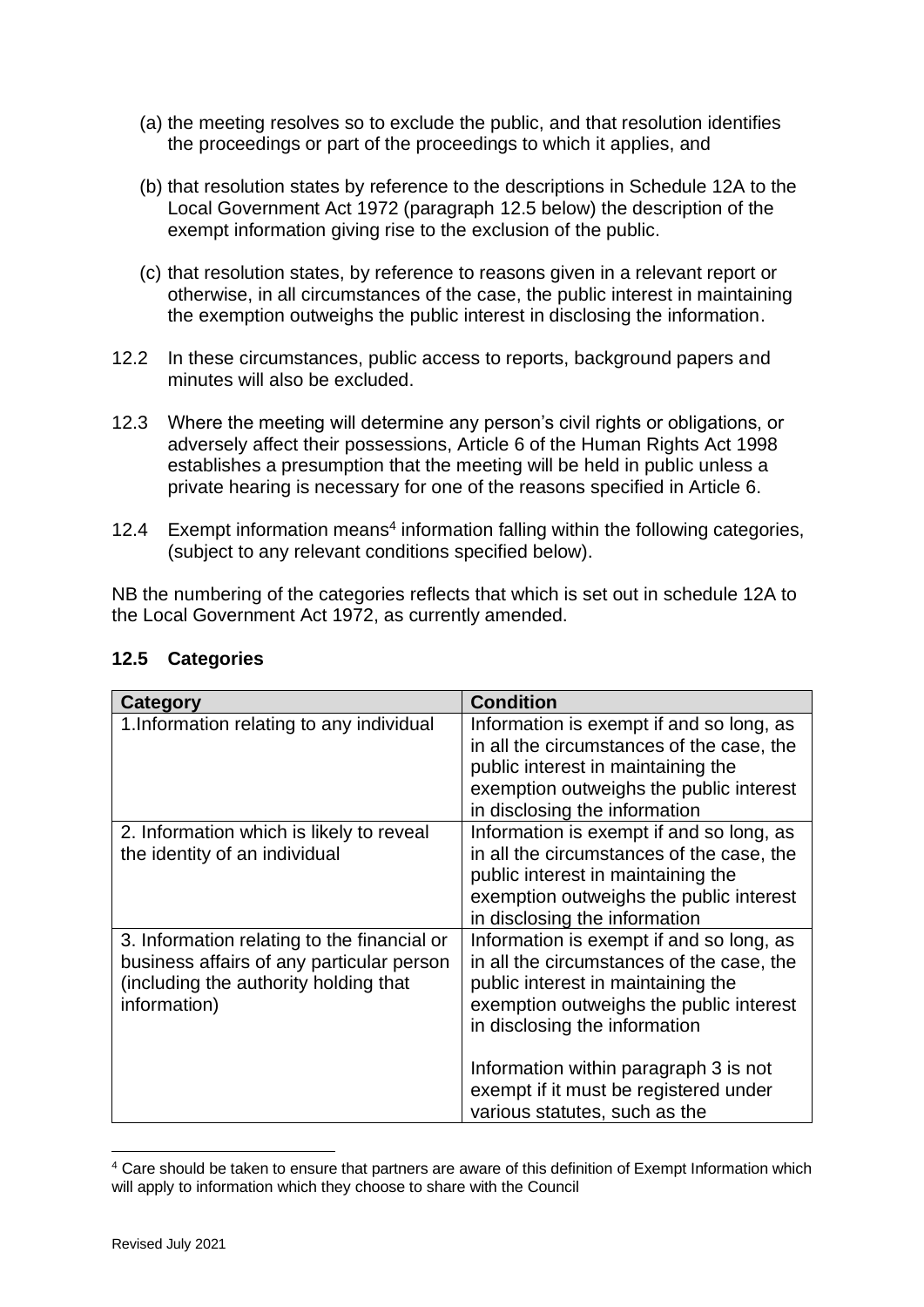|                                                                                                                                                                                                                                     | Companies Acts or the Charities Act<br>2011.                                                                                                                                                                                                                                                                |
|-------------------------------------------------------------------------------------------------------------------------------------------------------------------------------------------------------------------------------------|-------------------------------------------------------------------------------------------------------------------------------------------------------------------------------------------------------------------------------------------------------------------------------------------------------------|
|                                                                                                                                                                                                                                     | "Financial or business affairs" includes<br>contemplated, as well as past or<br>current, activities                                                                                                                                                                                                         |
| 4. Information relating to any<br>consultations or negotiations, or<br>contemplated consultations or<br>negotiations, in connection with any<br>labour relations matter arising between<br>the authority or a minister of the crown | Information is exempt if and so long, as<br>in all the circumstances of the case, the<br>public interest in maintaining the<br>exemption outweighs the public interest<br>in disclosing the information                                                                                                     |
| and employees of, or office holders<br>under the authority                                                                                                                                                                          | "Labour relations matters" are as<br>specified in paragraphs (a) to (g) of<br>section 218(1) of the Trade Unions and<br>Labour Relations (Consolidation) Act<br>1992, i.e. matters which may be the<br>subject of a trade dispute within the<br>meaning of that Act or any dispute<br>about any such matter |
| 5. Information in respect of which a<br>claim to legal professional privilege<br>could be maintained in legal<br>proceedings                                                                                                        | Information is exempt if and so long, as<br>in all the circumstances of the case, the<br>public interest in maintaining the<br>exemption outweighs the public interest<br>in disclosing the information                                                                                                     |
| 6. (a) Information which reveals that the<br>authority proposes - To give under any<br>enactment a notice under or by virtue of<br>which requirements are imposed on a<br>person; or                                                | Information is exempt if and so long, as<br>in all the circumstances of the case, the<br>public interest in maintaining the<br>exemption outweighs the public interest<br>in disclosing the information                                                                                                     |
| (b) To make an order or direction under<br>any enactment                                                                                                                                                                            |                                                                                                                                                                                                                                                                                                             |
| 7. Information relating to any action<br>taken or to be taken in connection with<br>the prevention investigation or<br>prosecution of crime                                                                                         | Information is exempt if and so long, as<br>in all the circumstances of the case, the<br>public interest in maintaining the<br>exemption outweighs the public interest<br>in disclosing the information                                                                                                     |

#### **Conditions**

Information falling within categories 1-7 is not exempt information if it relates to proposed development for which the local planning authority may grant itself planning permission pursuant to regulation 3 of the Town and Country Planning General Regulations 1992.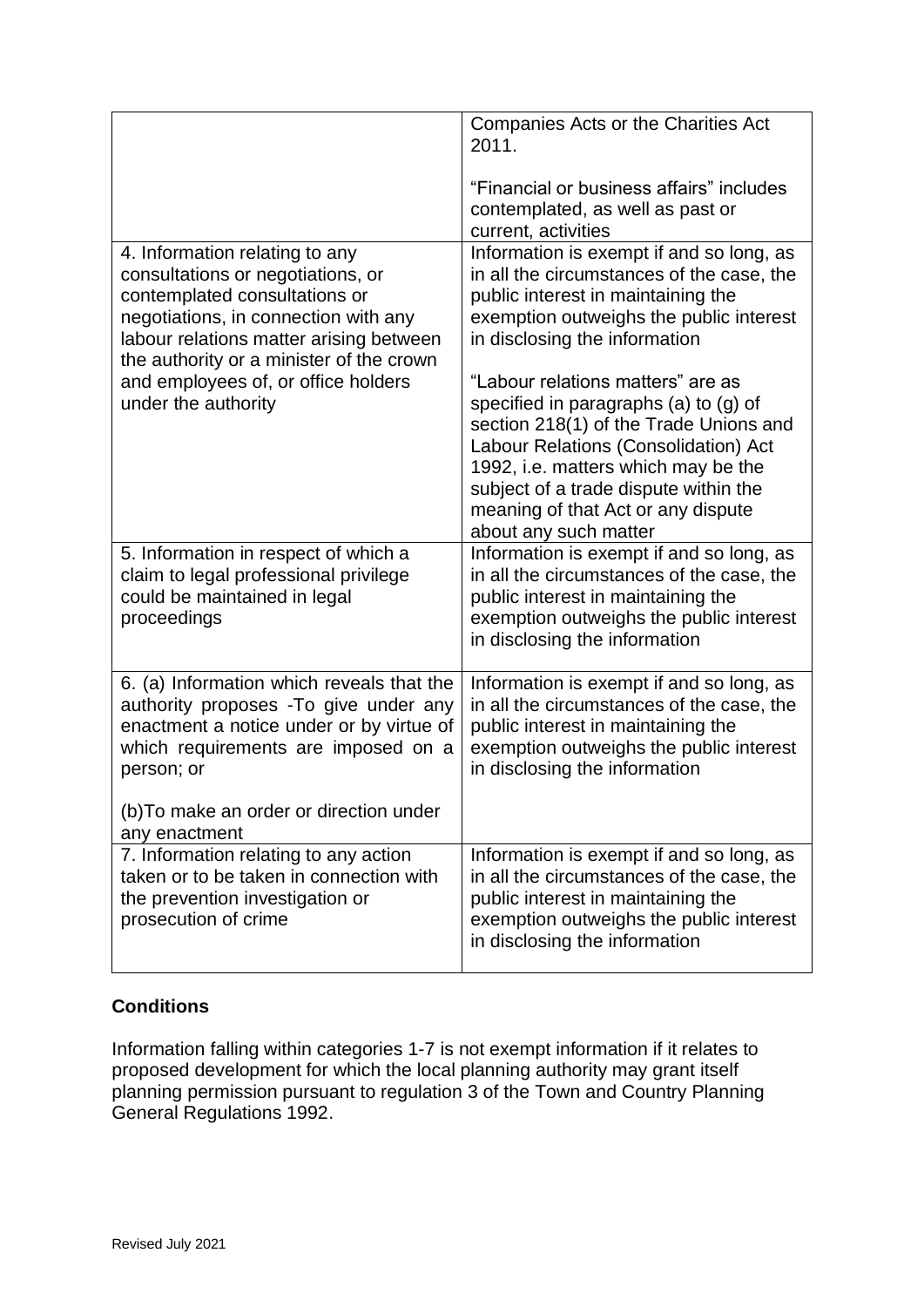## **13. Exclusion of Access by the Public to Reports**

If the Head of Governance thinks fit, the Council may exclude access by the public to reports which in his or her opinion relate to items during which, in accordance with Rule 12, the meeting is likely not to be open to the public. Such reports will be marked "Not for publication" together with the category of information likely to be disclosed and, where relevant, an explanation of why this is considered to be in the public interest.

## **14. Application of Rules to the Cabinet and Key Decisions**

- **14.1** Rules 15 25 apply to the Cabinet and its committees and, unless otherwise stated, to executive decisions taken by individual Cabinet Members and Officers. Unless the Council otherwise agrees, Rules 1-13 will also apply to the Cabinet and its committees. If the Cabinet or its committees meet to take a key decision then it must also comply with Rules 1 – 13 unless Rule 16 (general exception) or Rule 17 (special urgency) apply. A key decision is an executive decision which is likely:
	- to result in the local authority incurring expenditure which is, or the making of savings which are, significant having regard to the local authority's budget for the service or function to which the decision relates; or
	- to be significant in terms of its effects on communities living or working in an area comprising two or more wards.

These expressions are further explained in Rules 14.2, 14.3 and 14.4 below.

- **14.2** For this purpose, expenditure or savings with a gross full year effect of over £250,000 in any one case will be regarded as significant. This figure applies to any service or function. However, this does not include:-
	- Bids for funding of £250,000 or greater made by the Council to third parties where a further report will be submitted for approval of the scheme, should the bid be successful;
	- Expenditure which is, in the view of the Service Director Legal, Governance and Commissioning, inevitable for the day to day provision of services (e.g. day to day supplies, payment of energy bills etc.) provided that such expenditure could reasonably be regarded as having been in the contemplation of members when the revenue budget was approved.
	- Expenditure incurred as a result of decisions made by the Director of Finance in accordance with the approved Treasury Management Policy.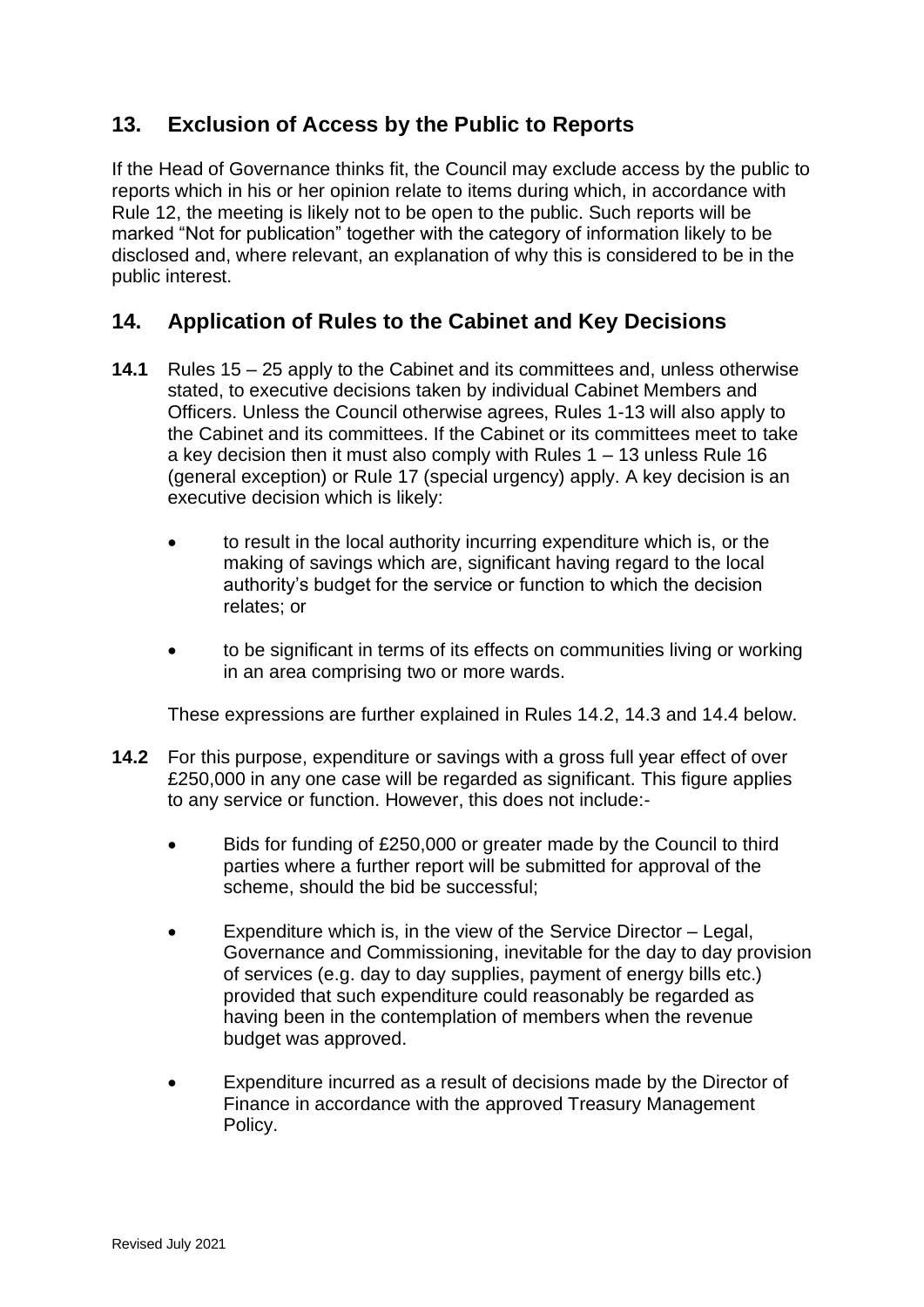- **14.3** A decision will be significant in terms of its effects on a community if it is likely to have a significant impact, whether positive or negative, (e.g. in environmental, physical, social or economic terms) on people living or working in that community. However, matters will not be key decisions simply because the result would be, for instance, that work would be carried out in two or more wards irrespective of the impact. A decision-maker may seek advice from the Chief Executive or the Service Director – Legal, Governance and Commissioning on whether any proposed decision should be regarded as significant for these purposes.
- **14.4** A decision will not be a key decision if it is a direct consequence of implementing a key decision. So, for example, once the details of a capital scheme of £250,000 have been approved, the submission of a report to approve a select list of tenderers for that scheme will not be a key decision.
- **14.5** If the Cabinet or its committees meet to discuss a key decision to be taken collectively, with an officer other than a political assistant present, within 28 days of the date according to the document by which it is to be decided, then it must also comply with Rules 1 – 13 unless Rule 16 (general exception) or Rule 17 (special urgency) apply. This requirement does not include meetings whose sole purpose in respect of that particular decision is for officers to brief members and for members to seek further advice and information from officers to assist them in making a decision at the appropriate time.
- **14.6** Decisions having a particularly significant effect on a single ward may also be treated as if they were key decisions.
- **14.7** It should be noted that the requirements relating to key decisions being taken in public do not apply when such decisions are taken by officers.

#### **15. Procedure before taking Key Decisions**

Subject to Rule 16 (general exception) and Rule 17 (special urgency), a key decision may not be taken unless:

> a document has been published in accordance with the requirements below, which state:

- That a key decision is to be made on behalf of the Council
- The matter in respect of which the decision is to be made
- Where the decision maker is a decision making body, its name and a list of its members and, where the decision maker is an individual, that individuals name, and title if any.
- The date on which, or the period within which, the decision is to be made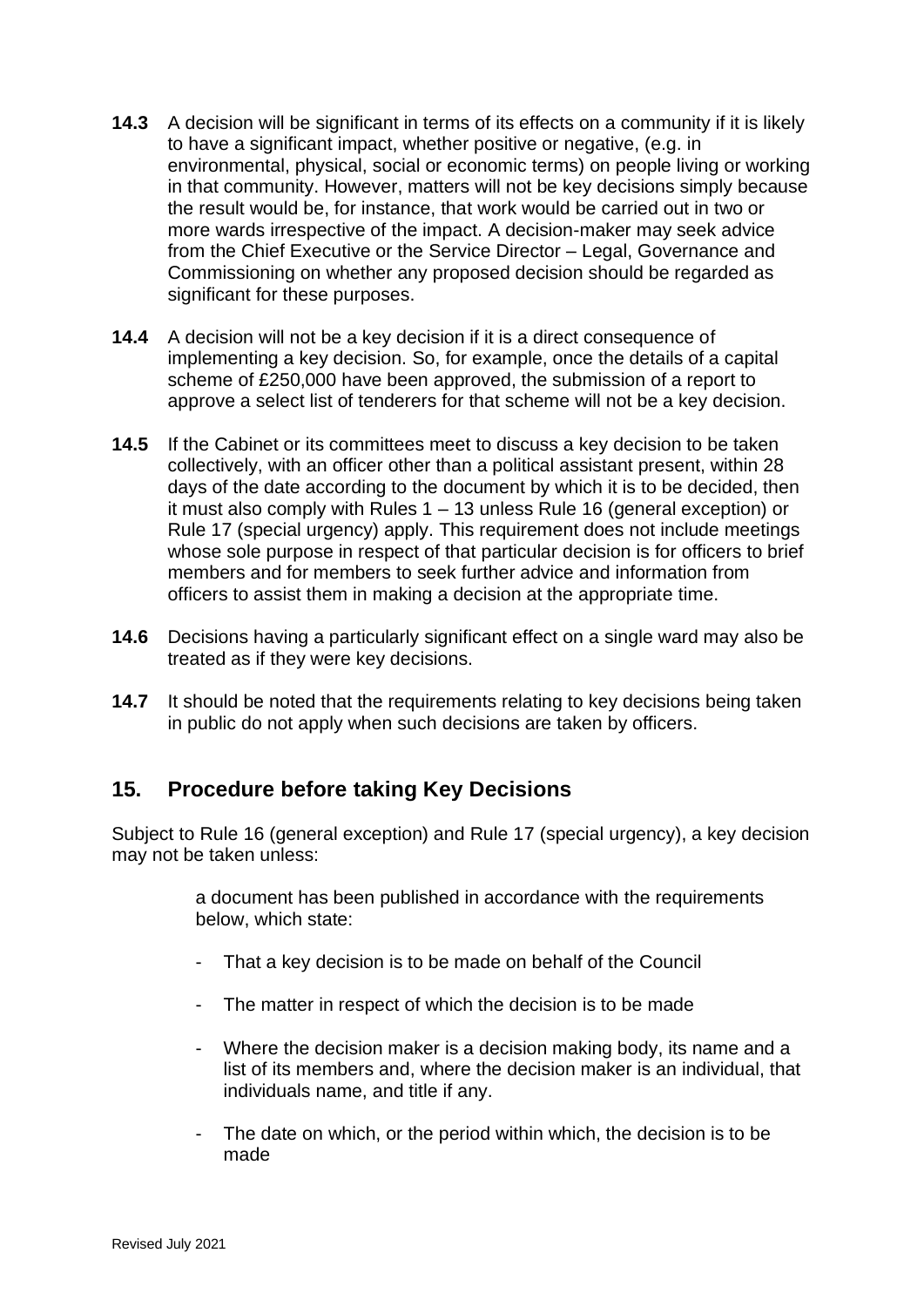- A list of the documents submitted to the decision maker for consideration in relation to the matter on which the decision is to be made
- Details of any principal groups whom the decision maker intends to consult in relation to the intended decision

At least 28 clear days before a key decision is to be made, the document referred to in paragraph 15 will be made available for inspection by public notice.

#### **16. General Exception**

If a matter which is likely to be a key decision has not been included in the document, then subject to Rule 17 (special urgency), the decision may still be taken if:

- (a) the decision must be taken by such a date that it is impracticable to defer the decision until for a period of 28 days to allow a notice of the intention to take a key decision in accordance with Rule 15;
- (b) the Head of Governance has informed the chair of the Overview and Scrutiny Management Committee, or the relevant panel (or if there is no such person able to act, each member of that committee or panel) in writing, by notice, of the matter to which the decision is to be made;
- (c) the Head of Governance has made copies of that notice available to the public at the offices of the Council; and
- (d) at least 5 clear days have elapsed since the Head of Governance complied with (a) and (b).

Where such a decision is taken collectively, it must be taken in public.

## **17. Special Urgency**

If by virtue of the date by which a decision must be taken Rule 16 (general exception) cannot be followed, then the decision can only be taken if the decision taker (if an individual) or the chair of the body making the decision, obtains the agreement of the chair of the Overview and Scrutiny Management Committee or the relevant panel that the taking of the decision cannot be reasonably deferred. If there is no such chair, or if the chair is unable to act, then the agreement of the Mayor or in his/her absence the Deputy Mayor will suffice.

## **18. Report to Council**

#### **18.1 When the Overview and Scrutiny Management Committee or Panel can require a report**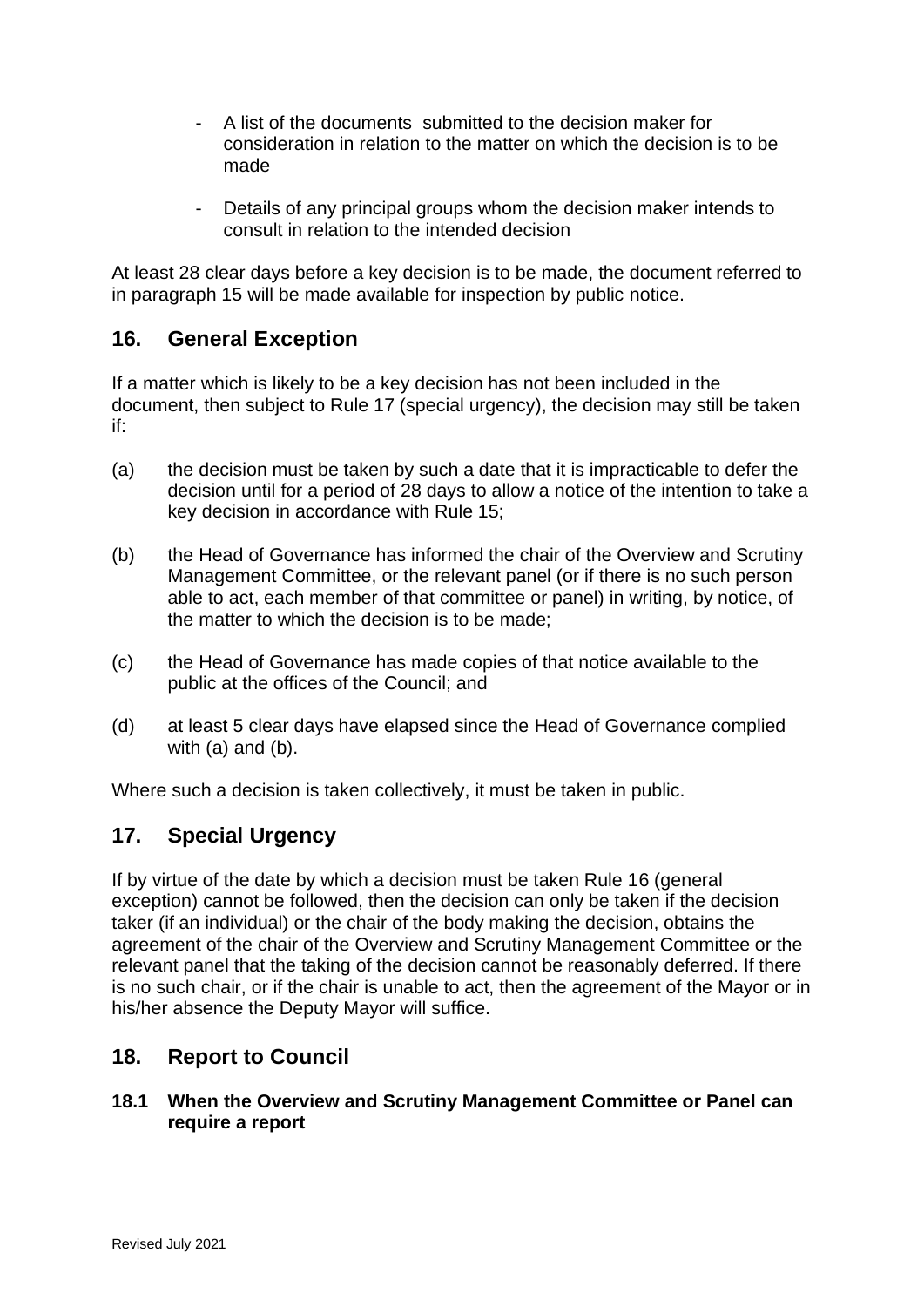If the Overview and Scrutiny Management Committee or the relevant panel thinks that a key decision has been taken which was not:

- (a) included in the document; or
- (b) the subject of the general exception procedure; or
- (c) the subject of an agreement with the Overview and Scrutiny Management Committee or panel chair, or the Mayor/Deputy Mayor under Rule 17;

the Committee or panel may require the executive to submit a report to the Council within such reasonable time as the committee or panel specifies. The power to require a report rests with the committee or panel, but is also delegated to the Head of Governance, who shall require such a report on behalf of the committee or panel when so requested by the Chair.

Alternatively the requirement may be raised by resolution passed at a meeting of the Overview and Scrutiny Management Committee or panel.

Such a requirement should not be made without the advice of the Chief Executive and/or the Service Director – Legal, Governance and Commissioning having first been sought.

#### **18.2 Cabinet's report to Council**

The Cabinet will prepare a report for submission to the next available meeting of the Council. However, if the next meeting of the Council is within 7 days of receipt of the written notice, or the resolution of the committee, then the report may be submitted to the meeting after that. The report to Council will set out particulars of the decision, the individual or body making the decision, and if the leader is of the opinion that it was not a key decision the reasons for that opinion.

If the Council takes the view that a decision was a key decision and that the appropriate procedure has not been followed, the validity of that decision will nevertheless not be affected.

#### **19. Record of Decisions**

After any meeting of the Cabinet or any of its committees, whether held in public or private, the Head of Governance will produce a record of every decision taken at that meeting as soon as practicable. The record will include a statement of the reasons for each decision and any alternative options considered and rejected at that meeting.

#### **20. Cabinet Meetings Relating To Matters Which Are Not Key Decisions**

Cabinet meetings relating to matters that are not key decisions will be held in public.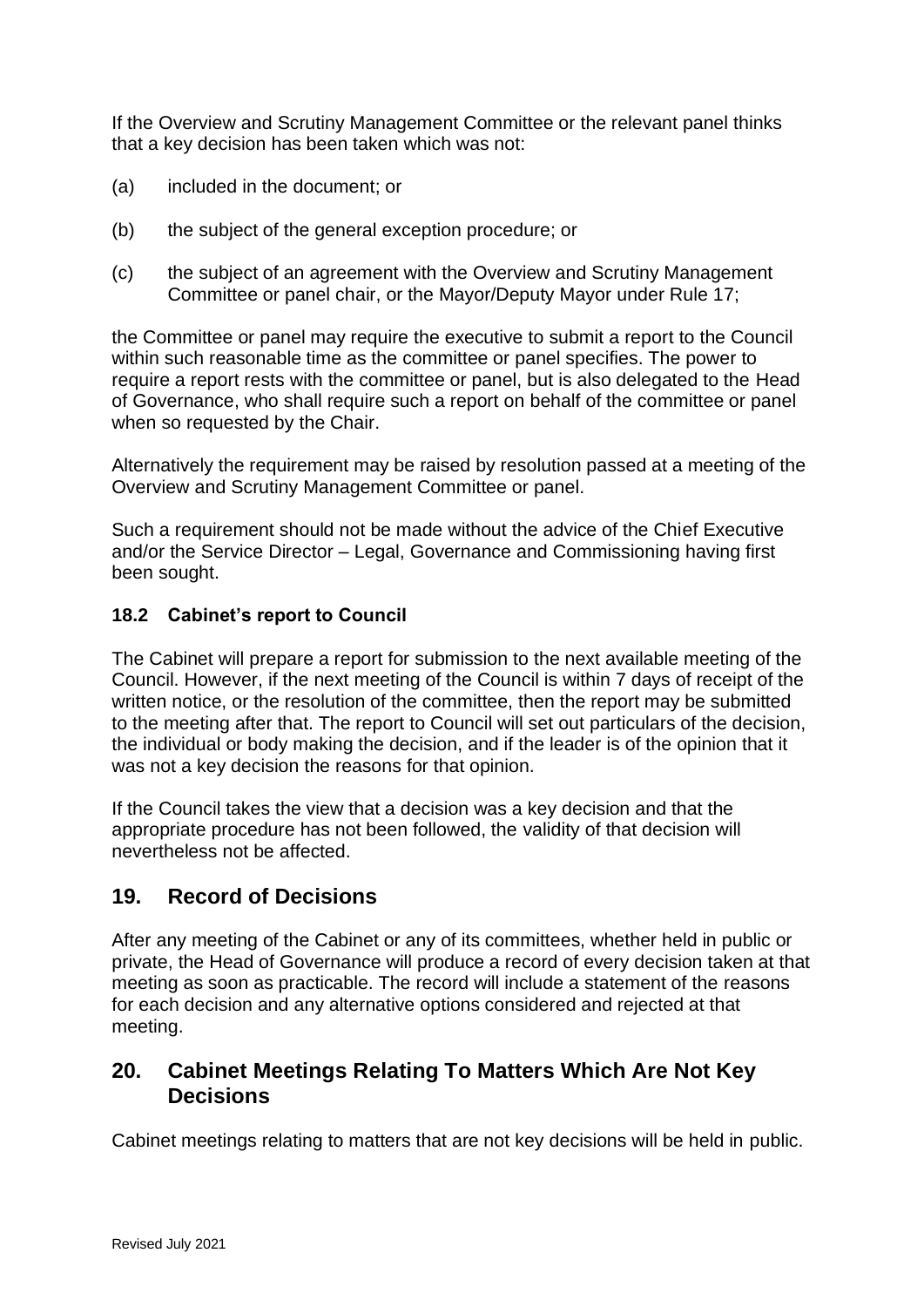## **21. Notice of Private Meeting of the Cabinet**

Members of the Cabinet or its committees will be entitled to receive five clear working days notice of a meeting to which they are summoned, unless the meeting is convened at shorter notice as a matter of urgency.

## **22. Attendance at Private Meetings of the Cabinet**

The Council may determine rules for the attendance of other Council members at permitted private meetings.

## **23. Executive Briefing**

Rule 3 of the Cabinet Procedure Rules provides for executive briefing meetings. Rule 14.6 of these Rules, insofar as it relates to the discussion of a key decision, will apply to such meetings, but otherwise these Rules shall not apply.

## **24. Decisions by Individual Members of the Executive**

#### **24.1 Cabinet Member Decision Meetings**

An individual member of the Cabinet may take decisions on matters which have been delegated to him/her only at a meeting between that member and relevant Council officers at which he/she can receive and consider reports and advice. Such meetings will be treated in the same way as if they were meetings of the Cabinet or its committees and these Rules will therefore apply to such decision making as specified in Rule 14. No such decision may be made by an individual Cabinet member at any other time. Nor should any individual Cabinet member make any prior commitment to make any particular decision.

#### **24.2 Record of individual decision**

As soon as reasonably practicable after an executive decision has been taken by an individual member of the Cabinet or a key decision has been taken by an officer, he/she will prepare, or instruct the Head of Governance to prepare, a record of the decision, a statement of the reasons for it, any alternative options considered and rejected, any conflict of interest declared and a note of any dispensation granted by the local authority's standards committee. The provisions of Rules 7 and 8 (inspection of documents after meetings) will also apply to the making of decisions by individual members of the Cabinet. This does not require the disclosure of exempt or confidential information or advice from a political assistant. Records of such decisions will also be reported to the next appropriate meeting of the Cabinet.

#### **24.3 Access to reports before decisions made**

Where an individual member of the Cabinet or an officer receives a report which he/she intends to take into consideration when he/she makes a key decision, he/she shall not make that decision until the report has been available for public inspection for at least five clear days.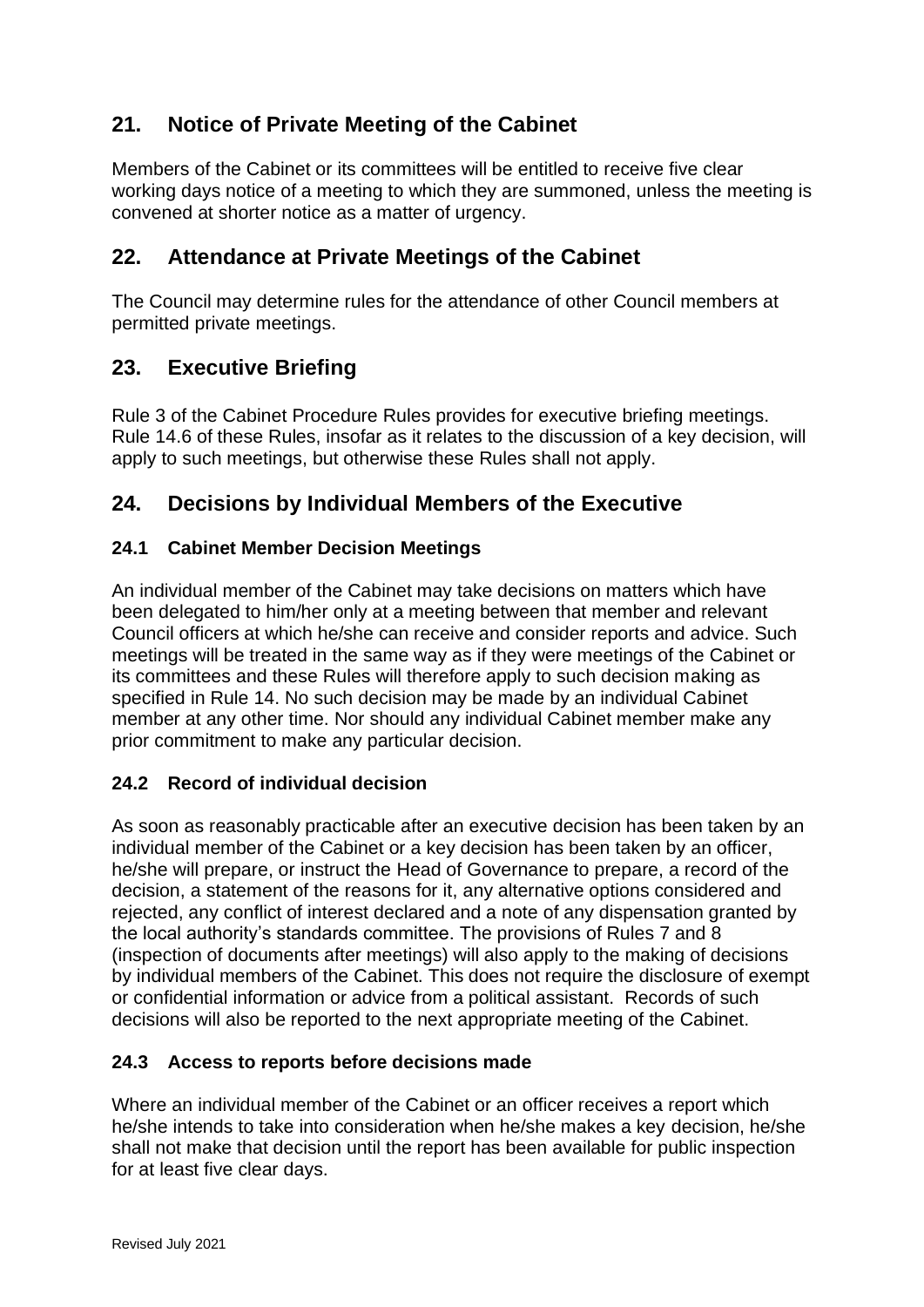## **25. Overview and Scrutiny Management Committee - Access To Documents**

#### **25.1 Rights to copies**

Subject to Rule 25.2 below, the Overview and Scrutiny Management Committee or an Overview and Scrutiny Panel will be entitled to copies of any document which is in the possession or control of the Cabinet and which contains material relating to any business transacted at a meeting of the Cabinet.

#### **25.2 Limit on rights**

The Overview and Scrutiny Management Committee or panel will not be entitled to:

- (a) any document that is in draft form;
- (b) any part of a document that contains exempt or confidential information, unless that information is relevant to an action or decision they are reviewing or scrutinising or intend to scrutinise; or
- (c) the advice of a political adviser

The decision as to who is entitled to any Committee document is the responsibility of the Monitoring Officer.

#### **26. Additional Rights of Access for Members**

#### **26.1 Material relating to previous business**

Any member may, for the purposes of his/her duty as a councillor, inspect any document which is in the possession or under the control of the Cabinet or its committees and contains material relating to any business previously transacted at a private meeting unless either (a) (b) or (c) below applies:

- (a) it contains exempt information other than information within category 6 set out in Rule 12 of these Rules, or within category 3 except information relating to any terms proposed or to be proposed by or to the authority in the course of negotiations for a contract; or
- (b) it contains the advice of a political adviser; or
- (c) the member has a prejudicial interest in the matter to which the document relates, as defined in the Council's Code of Conduct for Councillors (see Part 5 of this Constitution).